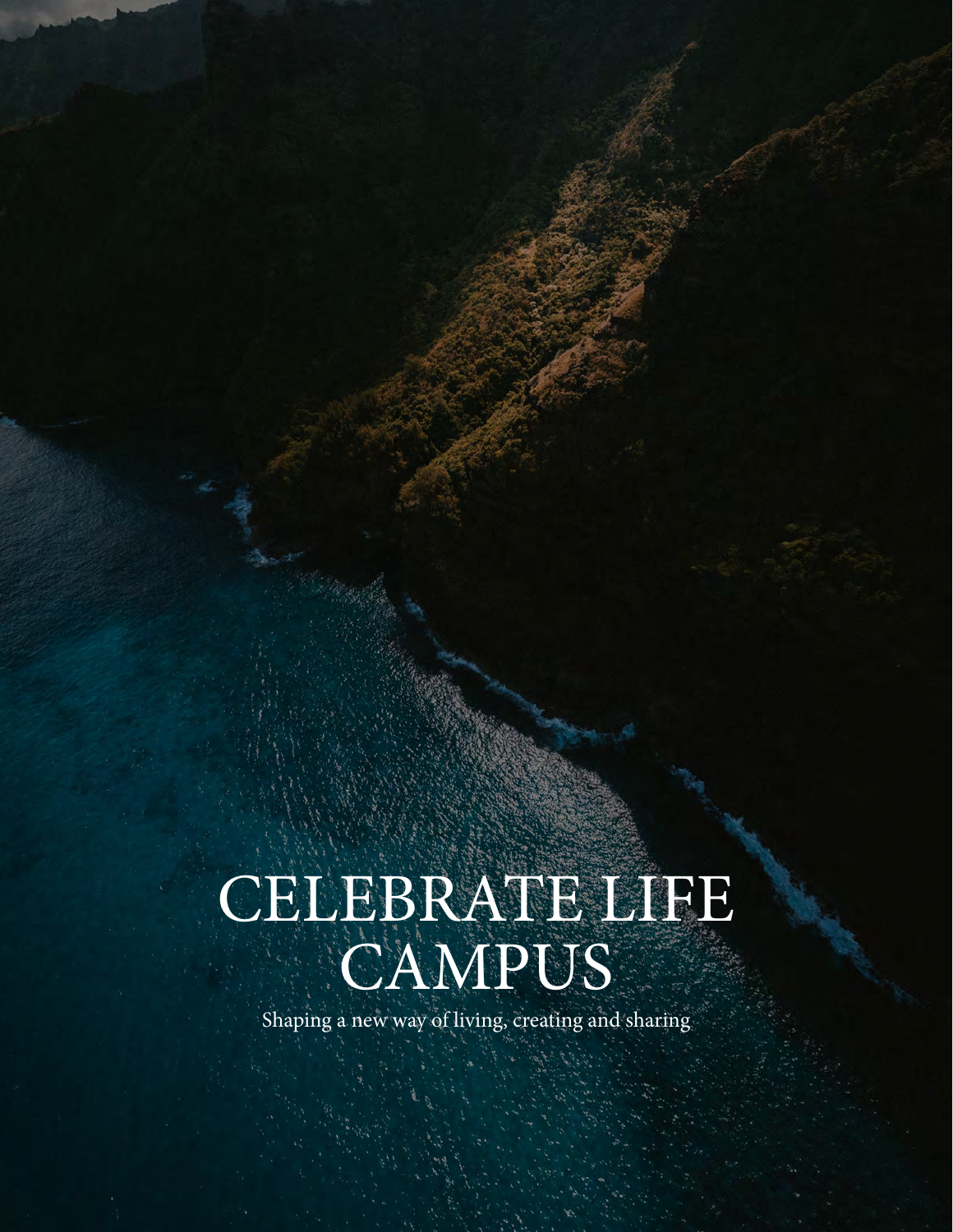## CELEBRATE LIFE CAMPUS

Experience the stunning beauty of organic living and ecstatic working. Unfold your true potential, express your talents and share them with the world.

The campus is a place where like minded people meet and create together.

Creations from the heart for a new world to unfold.

The celebrate life campus is a place where magic happens on a daily base.

Exploring and experiencing life in her fullness and richness.

Exploring and experiencing life in her fullness and richness.

Sexy, full of love and bliss.



Created for you by Christian Walker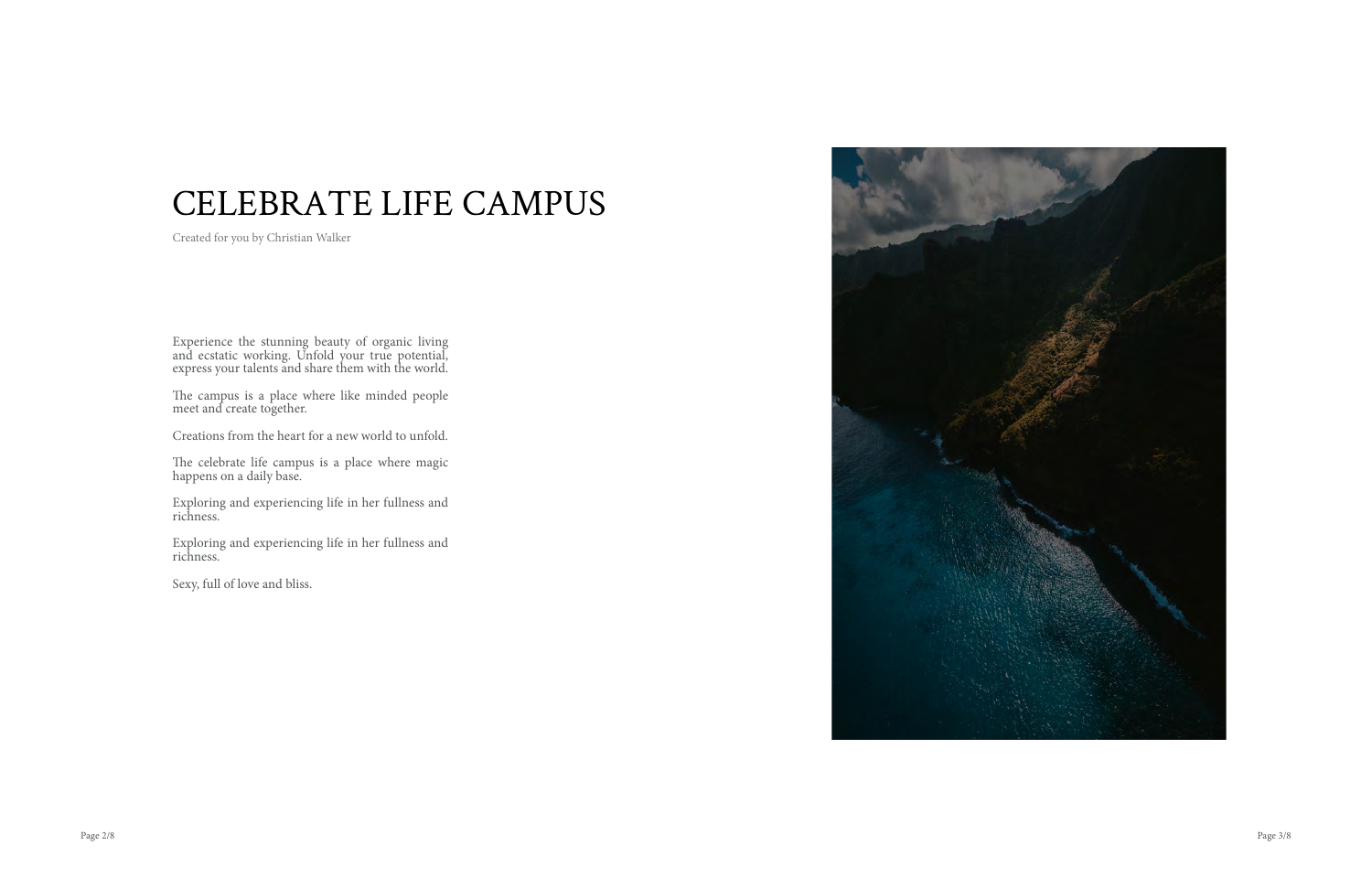Christian Walker's vision for the Campus is place surrounded by the beauty of nature.

Build with purely organic materials and sha pes. Shapes that accelerate and multiply ou creativity. A place build by enthusiastic peopl

A place where you feel vibrantly alive. Livin and working in inspiring spaces and building where you feel connected to your true self.

A place where you feel at home. A place when you feel seen and loved.

Enjoying raw, natural and self grown food Waking up in the middle of nature. Listening to the birds. Showering in the rain.

Sleeping in a bed made of pinus cembra, co cooned in fine linen, observing the cosmo and the stars trough the roof top.

Unfolding your talents and growing with the support of others. Living an authentic, nake and honest life.

Co Creating with like minded artists stunning products for an inspiring world in evolution and future generations to come.

Enjoying yourself by dancing in ecstasy, taking a shower under a waterfall, enjoying delicious food in the café or meditating in the sphere.

| a                           | Treating yourself with ecstatic tantra massages<br>in the most stunning Tantra temple or enjoying<br>the bliss of Yoga in a stunning surrounding.                                                                                                                           |
|-----------------------------|-----------------------------------------------------------------------------------------------------------------------------------------------------------------------------------------------------------------------------------------------------------------------------|
| a-<br>ur<br>le.<br>1g<br>gs | Want to feel vibrantly alive. Experiencing ma-<br>gic on a daily basis. Living an abundant lifesty-<br>le. Sourrounded by stunning beauty. Exploring<br>and unfolding your true potential and sharing<br>your talents with the world.                                       |
| re                          | Are you enthusiastic about life and the new<br>world to come and want to shape a new way of<br>living, creating and sharing.                                                                                                                                                |
| d.<br>1g<br>1g<br>us        | Do you love beautiful design, nature and the<br>cosmos? Are you corious about universal laws<br>of nature and want to experience life at its ful-<br>lest? Do you love working with natural materi-<br>als and are interested in supporting us to ma-<br>nifest our vision? |
| $0 -$<br>OS                 | We are looking for visionary's, healers, artists,<br>experts, investors, landowners who want to be<br>part of this beautiful adventure.                                                                                                                                     |
| <sub>1e</sub><br>эd         | Let's get in touch! I am corious who you are,<br>what you are passionate about and what talents<br>you want to share with the world.                                                                                                                                        |
| ıg                          |                                                                                                                                                                                                                                                                             |



## Vision for a new way of living and creating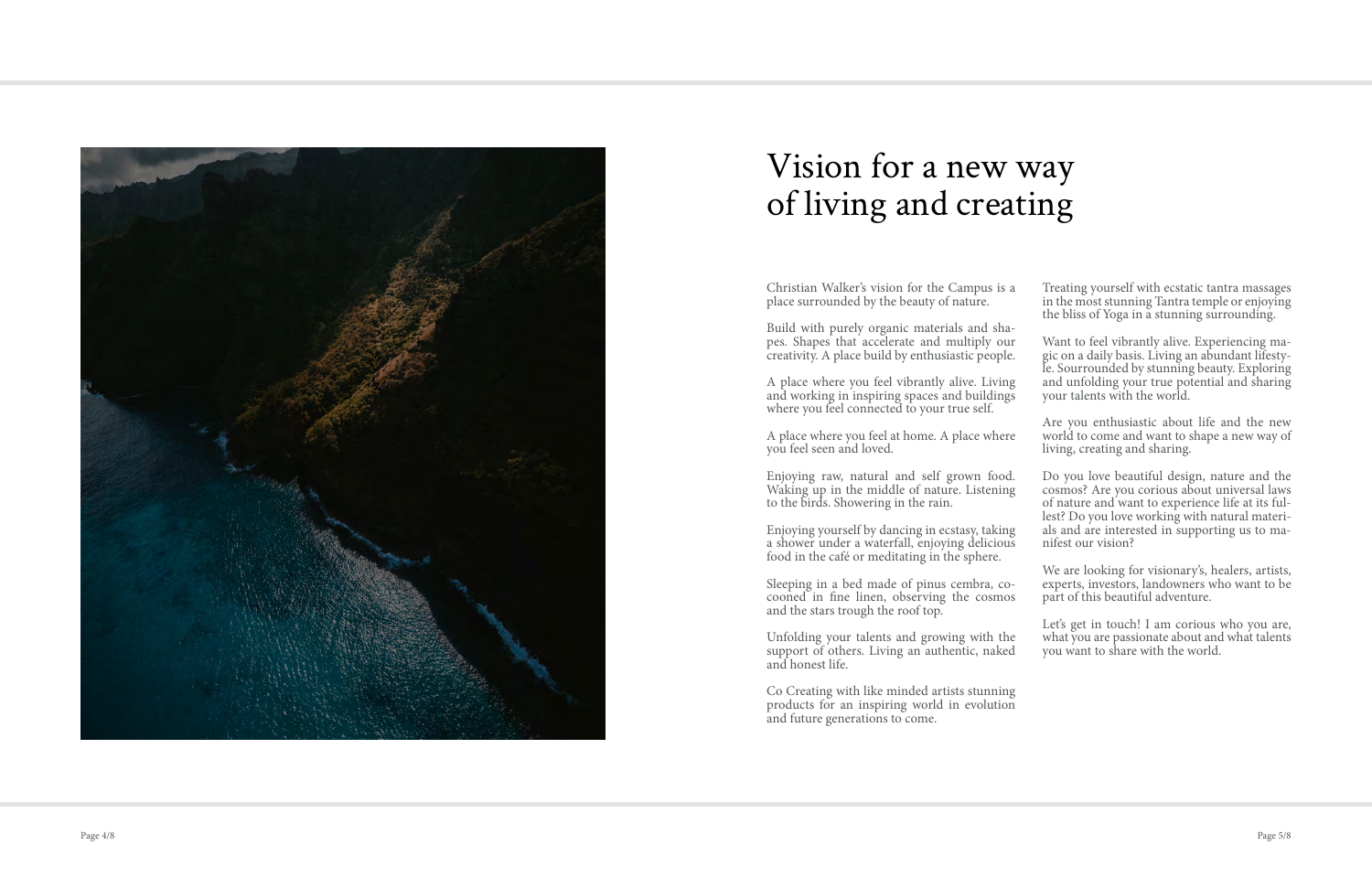Christian Walker is founder of the Universal Design Academy and creator of the Celebrate Life Campus.

He has a master degree in material science and business administration and a career as successful manager, CEO and entrepreneur.

During the last 20 years he has been supporting hundreds of people from all walk of life to life their highest potential.

He is now supporting people to create an abun- dant lifestyle by designing organic spaces and creating programs for people to experience and live their full potential.



## CHRISTIAN WALKER